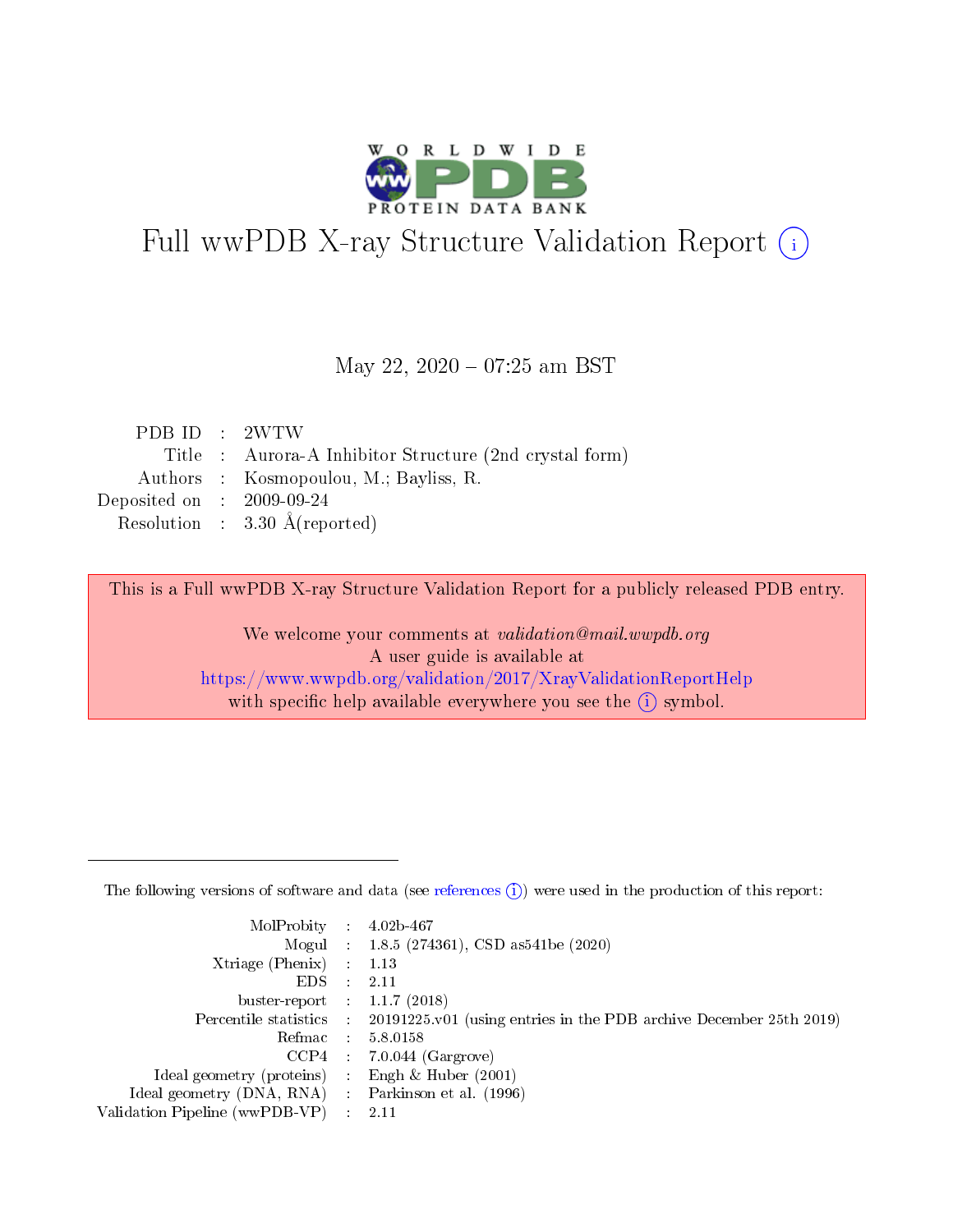# 1 [O](https://www.wwpdb.org/validation/2017/XrayValidationReportHelp#overall_quality)verall quality at a glance  $(i)$

The following experimental techniques were used to determine the structure: X-RAY DIFFRACTION

The reported resolution of this entry is 3.30 Å.

Percentile scores (ranging between 0-100) for global validation metrics of the entry are shown in the following graphic. The table shows the number of entries on which the scores are based.



| Metric                | Whole archive<br>$(\#\mathrm{Entries})$ | <b>Similar resolution</b><br>$(\#\text{Entries}, \, \text{resolution range}(\textup{\AA}))$ |  |  |
|-----------------------|-----------------------------------------|---------------------------------------------------------------------------------------------|--|--|
| $R_{free}$            | 130704                                  | $1149(3.34-3.26)$                                                                           |  |  |
| Clashscore            | 141614                                  | $1205(3.34-3.26)$                                                                           |  |  |
| Ramachandran outliers | 138981                                  | $1183(3.34-3.26)$                                                                           |  |  |
| Sidechain outliers    | 138945                                  | $1182(3.34-3.26)$                                                                           |  |  |
| RSRZ outliers         | 127900                                  | $1115(3.34-3.26)$                                                                           |  |  |

The table below summarises the geometric issues observed across the polymeric chains and their fit to the electron density. The red, orange, yellow and green segments on the lower bar indicate the fraction of residues that contain outliers for  $>=3, 2, 1$  and 0 types of geometric quality criteria respectively. A grey segment represents the fraction of residues that are not modelled. The numeric value for each fraction is indicated below the corresponding segment, with a dot representing fractions  $\epsilon=5\%$  The upper red bar (where present) indicates the fraction of residues that have poor fit to the electron density. The numeric value is given above the bar.

| Mol       | $\gamma$ hain | Length | Quality of chain |     |     |
|-----------|---------------|--------|------------------|-----|-----|
| <u>д.</u> | . .           | 285    | 52%              | 35% | 10% |

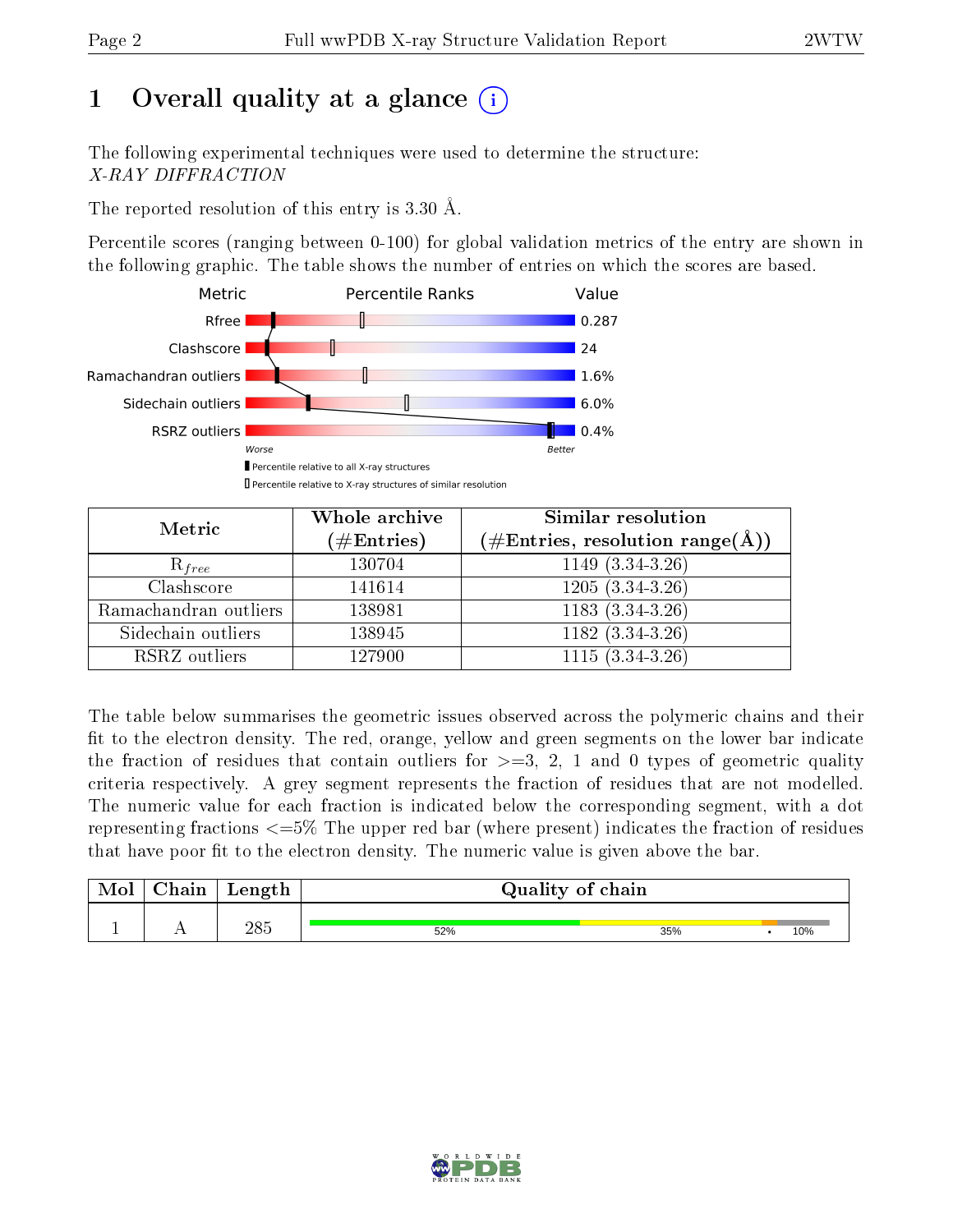# 2 Entry composition  $\left( \cdot \right)$

There are 2 unique types of molecules in this entry. The entry contains 2104 atoms, of which 0 are hydrogens and 0 are deuteriums.

In the tables below, the ZeroOcc column contains the number of atoms modelled with zero occupancy, the AltConf column contains the number of residues with at least one atom in alternate conformation and the Trace column contains the number of residues modelled with at most 2 atoms.

 Molecule 1 is a protein called SERINE/THREONINE-PROTEIN KINASE 6 AURORA/IPL1- RELATED KINASE 1, BREAST TUMOR-AMPLIFIED KINASE, AURORA-A, AURORA-RELATED KINASE 1, HARK1.

| Mol | Chain | Residues | Atoms               |      |     |     |  | ZeroOcc | $\mid$ AltConf $\mid$ Trace |  |
|-----|-------|----------|---------------------|------|-----|-----|--|---------|-----------------------------|--|
|     |       | 256      | $\rm Total$<br>2070 | 1334 | 358 | 372 |  |         |                             |  |

There are 3 discrepancies between the modelled and reference sequences:

| Chain |     | Residue   Modelled   Actual |      | Comment                          | Reference |
|-------|-----|-----------------------------|------|----------------------------------|-----------|
|       | 215 | ARG                         | LEU  | engineered mutation   UNP 014965 |           |
|       | 217 | GLU                         | THR. | engineered mutation   UNP 014965 |           |
|       | 220 | LVS                         | ARG  | engineered mutation   UNP 014965 |           |

• Molecule 2 is  $4-\left\{ \left[9\text{-CHLORO-7-}(2,6-\text{DIFLUOROPHENYL})-5\text{H-PYRIMIDO}[5,4-D]\right.\right.$ [2]BENZAZEPIN-2-YL]AMINO}BENZOIC ACID (three-letter code: ZZL) (formula:  $C_{25}H_{15}CIF_2N_4O_2$ .



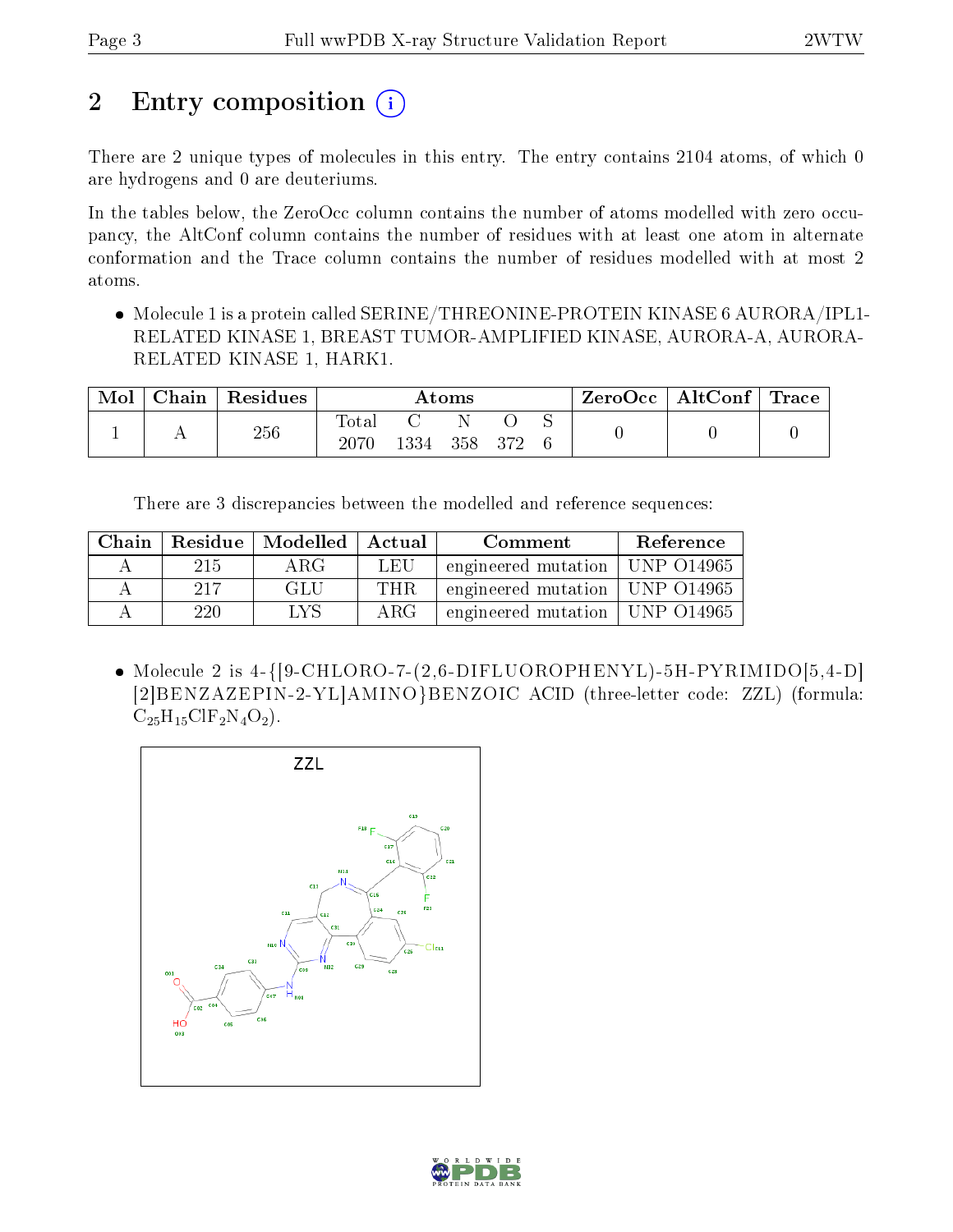| $\text{Mol}$ | Chain   Residues | Atoms                              |  |          |  | $\rm ZeroOcc$   $\rm AltConf$ |  |  |  |
|--------------|------------------|------------------------------------|--|----------|--|-------------------------------|--|--|--|
|              |                  | Total C Cl $F \nightharpoonup N$ O |  | 25 1 2 4 |  |                               |  |  |  |

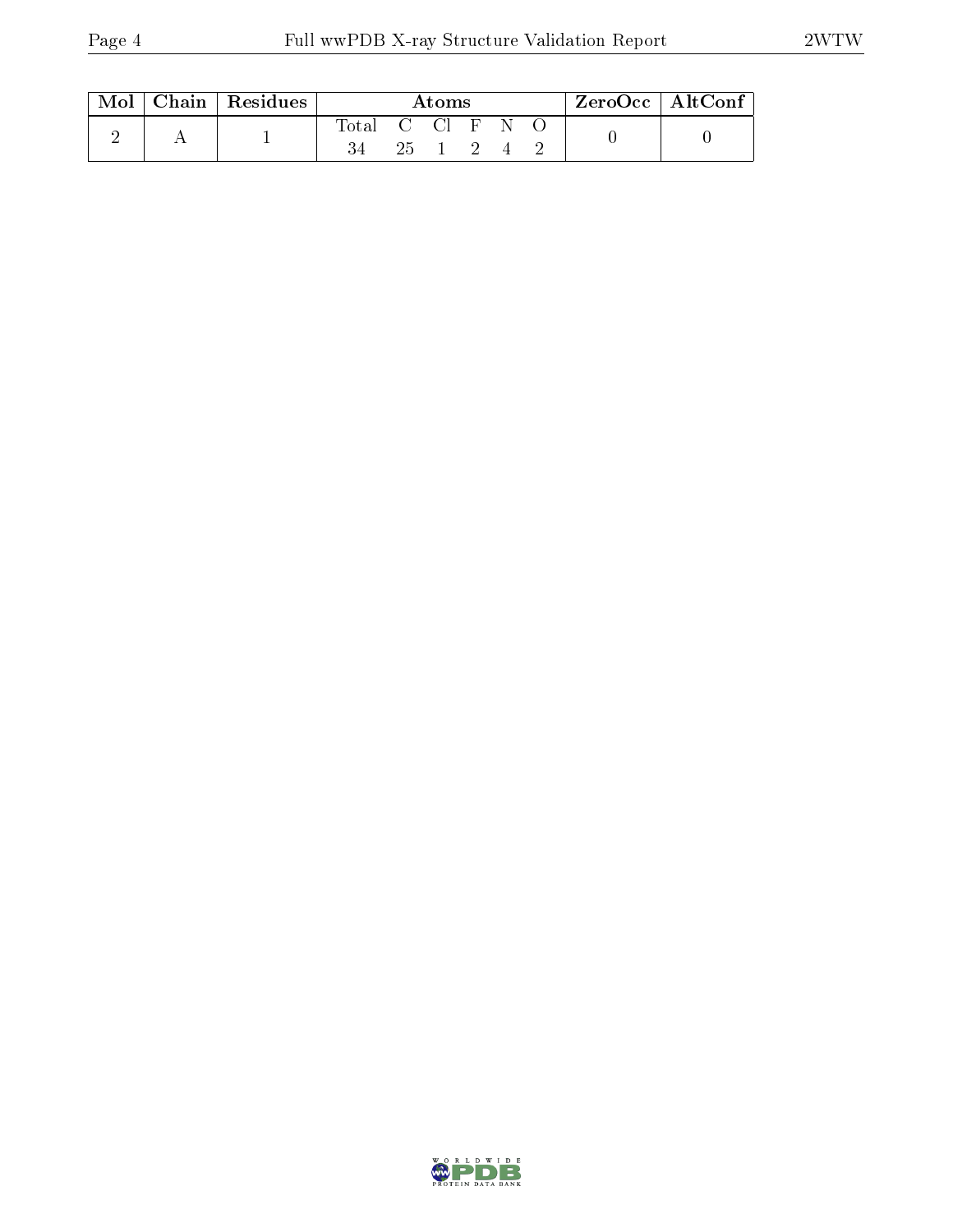# 3 Residue-property plots  $(i)$

These plots are drawn for all protein, RNA and DNA chains in the entry. The first graphic for a chain summarises the proportions of the various outlier classes displayed in the second graphic. The second graphic shows the sequence view annotated by issues in geometry and electron density. Residues are color-coded according to the number of geometric quality criteria for which they contain at least one outlier: green  $= 0$ , yellow  $= 1$ , orange  $= 2$  and red  $= 3$  or more. A red dot above a residue indicates a poor fit to the electron density (RSRZ  $> 2$ ). Stretches of 2 or more consecutive residues without any outlier are shown as a green connector. Residues present in the sample, but not in the model, are shown in grey.

• Molecule 1: SERINE/THREONINE -PROTEIN KINASE 6 AURORA/IPL1-RELATED KINASE 1, BREAST TUMOR-AMPLIFIED KINASE, AURORA-A, AURORA-RELATED KI-NASE 1, HARK1



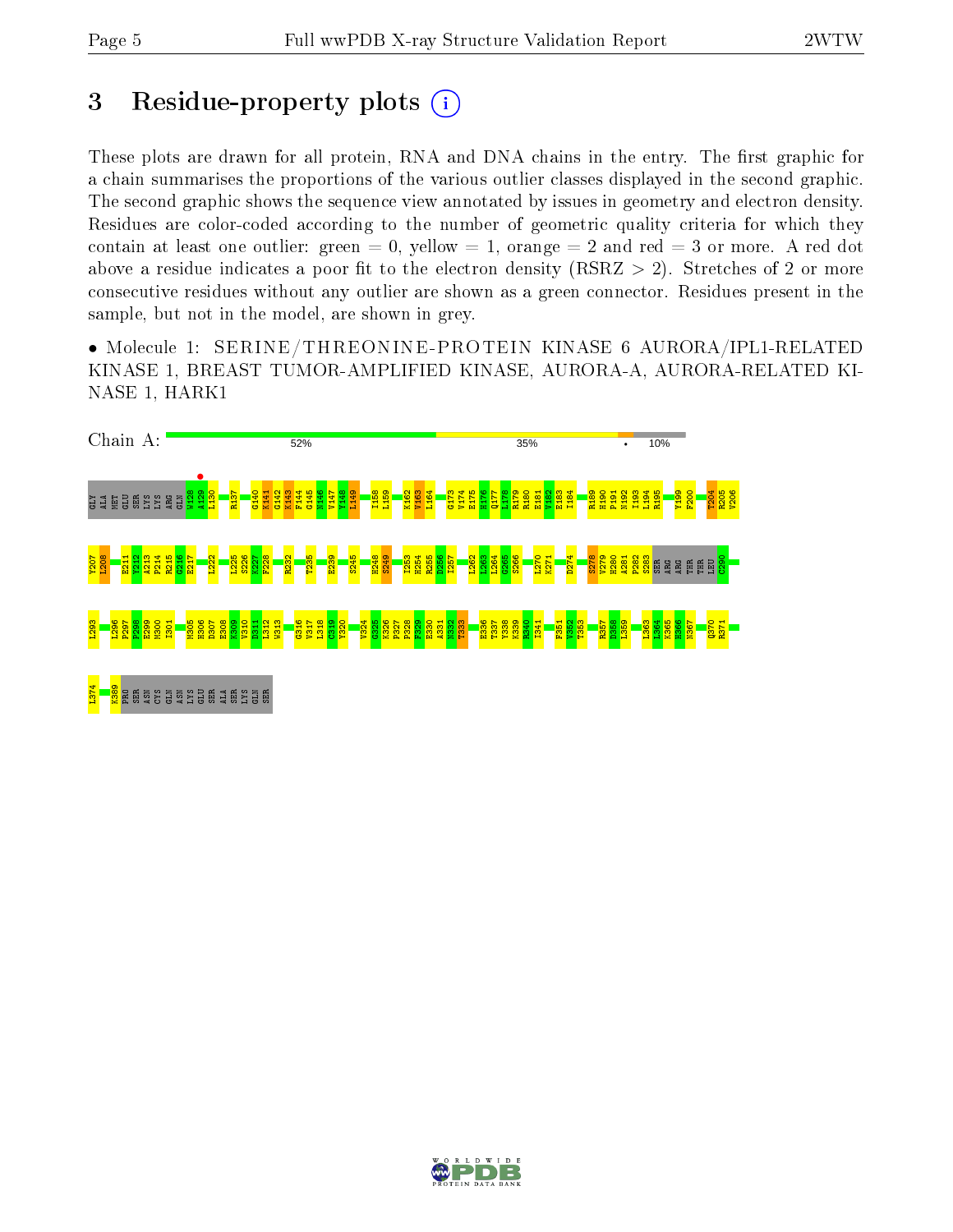# 4 Data and refinement statistics  $(i)$

| Property                                                             | Value                                               | Source     |
|----------------------------------------------------------------------|-----------------------------------------------------|------------|
| Space group                                                          | P 61 2 2                                            | Depositor  |
| Cell constants                                                       | $84.04\AA$ $84.04\AA$ $171.06\AA$                   | Depositor  |
| a, b, c, $\alpha$ , $\beta$ , $\gamma$                               | $90.00^{\circ}$ $120.00^{\circ}$<br>$90.00^{\circ}$ |            |
| Resolution $(A)$                                                     | 66.97<br>$-3.30$                                    | Depositor  |
|                                                                      | $66.97 - 3.30$                                      | <b>EDS</b> |
| $\%$ Data completeness                                               | $98.2(66.97-3.30)$                                  | Depositor  |
| (in resolution range)                                                | 99.1 (66.97-3.30)                                   | <b>EDS</b> |
| $R_{merge}$                                                          | 0.12                                                | Depositor  |
| $\mathrm{R}_{sym}$                                                   | (Not available)                                     | Depositor  |
| $\langle I/\sigma(I) \rangle^{-1}$                                   | $6.43$ (at 3.33Å)                                   | Xtriage    |
| Refinement program                                                   | PHENIX (PHENIX.REFINE)                              | Depositor  |
|                                                                      | 0.234<br>0.288<br>$\overline{\mathcal{L}}$          | Depositor  |
| $R, R_{free}$                                                        | $0.230$ ,<br>0.287                                  | DCC        |
| $R_{free}$ test set                                                  | 265 reflections $(4.58\%)$                          | wwPDB-VP   |
| Wilson B-factor $(A^2)$                                              | 77.6                                                | Xtriage    |
| Anisotropy                                                           | 0.259                                               | Xtriage    |
| Bulk solvent $k_{sol}(e/\mathring{A}^3)$ , $B_{sol}(\mathring{A}^2)$ | 0.35, 49.1                                          | <b>EDS</b> |
| L-test for $\overline{\text{twinning}}^2$                            | $< L >$ = 0.47, $< L2 >$ = 0.30                     | Xtriage    |
| Estimated twinning fraction                                          | No twinning to report.                              | Xtriage    |
| $\overline{F_o}, \overline{F_c}$ correlation                         | 0.91                                                | <b>EDS</b> |
| Total number of atoms                                                | 2104                                                | wwPDB-VP   |
| Average B, all atoms $(A^2)$                                         | 76.0                                                | wwPDB-VP   |

Xtriage's analysis on translational NCS is as follows: The largest off-origin peak in the Patterson function is  $4.70\%$  of the height of the origin peak. No significant pseudotranslation is detected.

<sup>&</sup>lt;sup>2</sup>Theoretical values of  $\langle |L| \rangle$ ,  $\langle L^2 \rangle$  for acentric reflections are 0.5, 0.333 respectively for untwinned datasets, and 0.375, 0.2 for perfectly twinned datasets.



<span id="page-5-1"></span><span id="page-5-0"></span><sup>1</sup> Intensities estimated from amplitudes.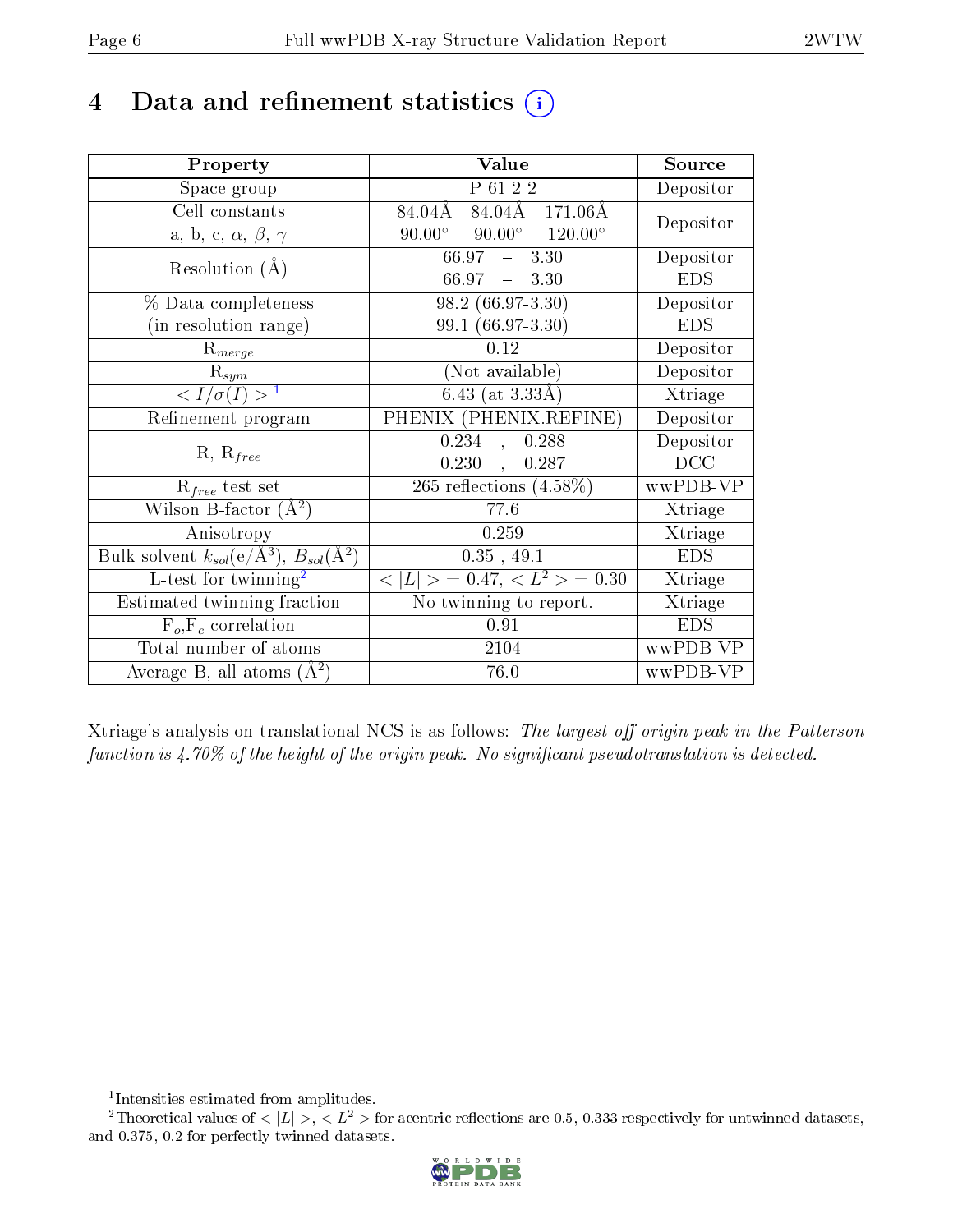# 5 Model quality  $(i)$

### 5.1 Standard geometry (i)

Bond lengths and bond angles in the following residue types are not validated in this section: ZZL

The Z score for a bond length (or angle) is the number of standard deviations the observed value is removed from the expected value. A bond length (or angle) with  $|Z| > 5$  is considered an outlier worth inspection. RMSZ is the root-mean-square of all Z scores of the bond lengths (or angles).

| $Mol$   Chain |      | Bond lengths                    | Bond angles |        |  |
|---------------|------|---------------------------------|-------------|--------|--|
|               |      | RMSZ $ #Z  > 5$ RMSZ $ #Z  > 5$ |             |        |  |
|               | 0.38 | 0/2123                          | 0.47        | 0/2873 |  |

There are no bond length outliers.

There are no bond angle outliers.

There are no chirality outliers.

There are no planarity outliers.

#### 5.2 Too-close contacts  $(i)$

In the following table, the Non-H and H(model) columns list the number of non-hydrogen atoms and hydrogen atoms in the chain respectively. The H(added) column lists the number of hydrogen atoms added and optimized by MolProbity. The Clashes column lists the number of clashes within the asymmetric unit, whereas Symm-Clashes lists symmetry related clashes.

| Mol |      |      |    | Chain   Non-H   H(model)   H(added)   Clashes   Symm-Clashes |
|-----|------|------|----|--------------------------------------------------------------|
|     |      | 2038 |    |                                                              |
|     |      |      |    |                                                              |
|     | 2104 | 2053 | 99 |                                                              |

The all-atom clashscore is defined as the number of clashes found per 1000 atoms (including hydrogen atoms). The all-atom clashscore for this structure is 24.

All (99) close contacts within the same asymmetric unit are listed below, sorted by their clash magnitude.

| Atom-1             | Atom-2           |      | Clash<br>overlap $(A)$ |
|--------------------|------------------|------|------------------------|
| 1:A:333:THR:HG     | 1: A: 336: GLU:H | L 36 | 1.89                   |
| $1:$ A:297:PRO:HD2 | 1: A:300:MET:HG3 | 1.58 | 1.84                   |

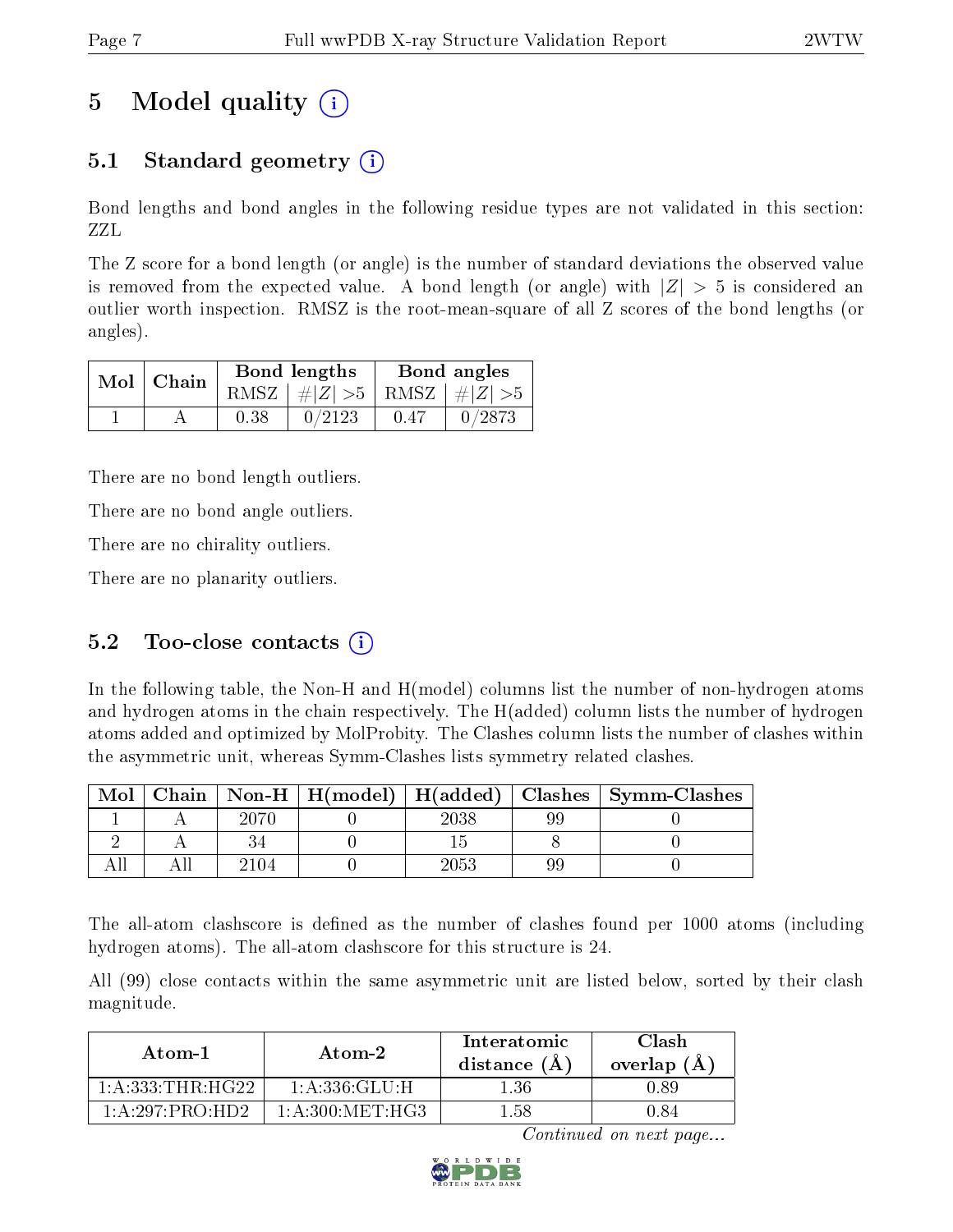| Communa from previous page    |                                      | Interatomic       | Clash         |
|-------------------------------|--------------------------------------|-------------------|---------------|
| Atom-1                        | Atom-2                               | distance $(A)$    | overlap $(A)$ |
| 1:A:297:PRO:HG2               | $1:A:310:\overline{\text{VAL}:HG23}$ | 1.60              | 0.83          |
| 1: A:142: GLY:HA3             | 1:A:143:LYS:O                        | $\overline{1}.79$ | 0.83          |
| 1: A:214:PRO:HG2              | 1:A:266:SER:HB3                      | 1.61              | 0.82          |
| 1:A:189:ARG:HH11              | 1:A:189:ARG:HG2                      | 1.45              | 0.81          |
| $1:A:367:\overline{ASN:HB3}$  | 1: A:370: GLN: HG2                   | 1.62              | 0.80          |
| 1: A:194:LEU:HD21             | 2:A:1390:ZZL:H132                    | 1.60              | 0.80          |
| 1:A:204:THR:HG23              | 1:A:205:ARG:HD2                      | 1.64              | 0.79          |
| 1:A:281:ALA:HB1               | 1:A:282:PRO:HA                       | 1.68              | 0.76          |
| 1: A:254: HIS: HA             | 1:A:278:SER:HB3                      | 1.67              | 0.75          |
| 1:A:257:ILE:HD12              | 1: A:257: ILE:H                      | 1.52              | 0.73          |
| 1:A:180:ARG:HH12              | 1:A:279:VAL:HG23                     | 1.54              | 0.72          |
| 1:A:274:ASP:HB2               | 2:A:1390:ZZL:H20                     | 1.70              | 0.72          |
| 1:A:142:GLY:HA3               | 1:A:143:LYS:C                        | 2.12              | 0.68          |
| 1:A:297:PRO:HD2               | 1: A:300:MET:CG                      | 2.23              | 0.68          |
| $1:A:374:LEU:H\overline{D12}$ | 1:A:374:LEU:H                        | 1.60              | 0.66          |
| 1: A:189:ARG:NE               | 1:A:195:ARG:HH21                     | 1.93              | 0.66          |
| 1:A:194:LEU:CD2               | 2:A:1390:ZZL:H132                    | 2.27              | 0.65          |
| 1:A:281:ALA:HB1               | 1:A:282:PRO:CA                       | 2.27              | 0.64          |
| 1:A:317:VAL:HG13              | 1:A:328:PRO:HD2                      | 1.81              | 0.61          |
| 1: A:279: VAL:HG22            | 1: A:280:HIS:H                       | 1.66              | 0.61          |
| 1: A:253: ILE: HG22           | 1: A:255: ARG:HG2                    | 1.82              | 0.60          |
| 1:A:215:ARG:HB2               | 1:A:264:LEU:HB2                      | 1.84              | 0.60          |
| 1:A:177:GLN:O                 | 1: A: 181: GLU: N                    | 2.31              | 0.59          |
| 1: A:143: LYS: HG3            | 1:A:144:PHE:CE1                      | 2.37              | 0.59          |
| 1:A:180:ARG:O                 | 1: A: 183: GLU: HB3                  | 2.03              | 0.59          |
| 1:A:180:ARG:O                 | 1: A:184: ILE: HG13                  | 2.04              | 0.57          |
| 1: A:140: GLY:HA3             | 2:A:1390:ZZL:CL1                     | 2.41              | 0.57          |
| 1:A:189:ARG:NH1               | 1:A:189:ARG:HG2                      | 2.18              | 0.56          |
| 1:A:274:ASP:HB2               | 2:A:1390:ZZL:C20                     | 2.36              | 0.56          |
| $1: A:228:$ PHE:CG            | 1:A:232:ARG:HD3                      | 2.42              | 0.55          |
| 1:A:225:LEU:O                 | 1:A:226:SER:HB2                      | 2.06              | 0.55          |
| 1:A:312:LEU:O                 | 1:A:363:LEU:HG                       | 2.07              | 0.55          |
| 1: A:235:THR:O                | 1:A:239:GLU:HG3                      | 2.07              | $0.54\,$      |
| 1:A:253:ILE:HDI3              | 1:A:308:GLU:HA                       | 1.89              | $0.54\,$      |
| 1: A: 353: THR:O              | 1: A:357: ARG:HG3                    | 2.07              | 0.54          |
| 1:A:253:ILE:O                 | 1: A:278: <b>SER</b> : <b>HA</b>     | 2.09              | 0.52          |
| 1: A:301: ILE: HG23           | 1: A: 338: TYR: CE1                  | 2.44              | 0.52          |
| 1:A:164:LEU:HB2               | 1: A:206: VAL:HB                     | 1.92              | 0.52          |
| 1: A:320: TYR: CZ             | 1:A:324:VAL:HG21                     | 2.45              | 0.52          |
| 1:A:365:LYS:HB3               | 1:A:370:GLN:HB2                      | 1.92              | 0.51          |
| 1: A:211: GLU:O               | 2:A:1390:ZZL:H11                     | 2.09              | 0.51          |

Continued from previous page.

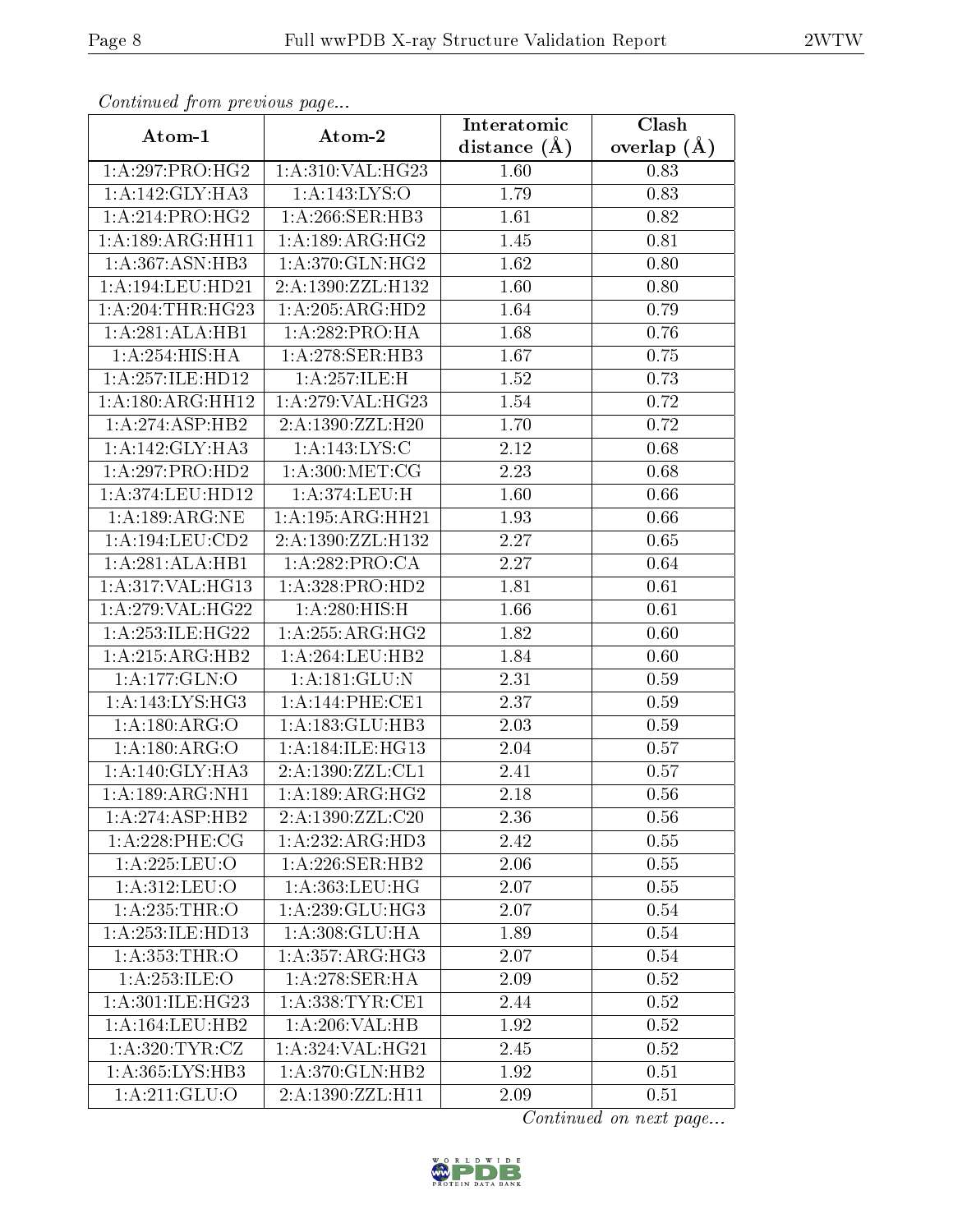| Continuea from previous page |                                                  | Interatomic      | $\overline{\text{Clash}}$ |
|------------------------------|--------------------------------------------------|------------------|---------------------------|
| Atom-1                       | Atom-2                                           | distance $(\AA)$ | overlap $(A)$             |
| 1:A:145:GLY:HA3              | 1:A:163:VAL:O                                    | 2.11             | 0.50                      |
| 1: A:299: GLU: HG3           | 1:A:306:HIS:HB3                                  | 1.94             | 0.50                      |
| 1:A:326:LYS:HE2              | 1:A:330:GLU:OE1                                  | 2.12             | 0.49                      |
| 1:A:367:ASN:HB3              | 1:A:370:GLN:CG                                   | 2.36             | 0.49                      |
| 1:A:143:LYS:HG3              | 1: A:144:PHE:CD1                                 | 2.47             | 0.49                      |
| 1:A:141:LYS:N                | 1:A:141:LYS:HD3                                  | 2.26             | 0.49                      |
| 1: A:320: TYR: CG            | 1:A:328:PRO:H <sub>G3</sub>                      | 2.48             | 0.48                      |
| 1: A:159:LEU: C              | 1: A: 159: LEU: HD12                             | 2.34             | 0.48                      |
| 1:A:331:ALA:HB3              | 1: A: 337: THR: OG1                              | 2.14             | 0.48                      |
| 1:A:317:VAL:HG13             | 1: A: 328: PRO:CD                                | 2.42             | 0.48                      |
| 1: A:239: GLU:HG2            | 1: A:389: LYS: HE3                               | 1.96             | 0.48                      |
| 1: A:190:HIS:HB3             | 1: A:193: ILE: HG13                              | 1.97             | 0.47                      |
| $1: A:200:$ PHE:CE2          | 1:A:207:TYR:CD2                                  | 3.02             | 0.47                      |
| 1:A:144:PHE:N                | 1: A:144: PHE:CD1                                | 2.83             | 0.47                      |
| 1: A:299: GLU:HG3            | 1:A:306:HIS:CB                                   | 2.45             | 0.46                      |
| 1: A:297:PRO:CG              | 1:A:310:VAL:HG23                                 | 2.40             | 0.46                      |
| 1:A:351:PHE:C                | 1:A:351:PHE:CD2                                  | 2.88             | 0.46                      |
| 1:A:279:VAL:HG22             | 1: A:280:HIS:N                                   | 2.29             | 0.46                      |
| 1:A:301:ILE:HD12             | 1:A:341:ILE:HG21                                 | 1.97             | 0.46                      |
| 1:A:147:VAL:HG21             | 2:A:1390:ZZL:C26                                 | 2.46             | 0.46                      |
| 1: A:253: ILE: HG22          | 1:A:255:ARG:CG                                   | 2.45             | 0.46                      |
| 1:A:215:ARG:HB2              | $1:A:264:\overline{\text{LEU}:CB}$               | 2.46             | 0.45                      |
| 1:A:162:LYS:HB3              | 1: A:208:LEU:HB3                                 | 1.99             | 0.45                      |
| 1:A:253:ILE:CD1              | 1:A:308:GLU:HA                                   | 2.48             | 0.44                      |
| 1: A:316: GLY:HA2            | 1:A:363:LEU:HD23                                 | 1.98             | 0.44                      |
| 1:A:147:VAL:HG21             | 2:A:1390:ZZL:C25                                 | 2.47             | 0.44                      |
| 1: A:189: ARG: HE            | 1: A: 195: ARG: HH21                             | 1.63             | 0.44                      |
| 1:A:208:LEU:HD12             | $1:\!A:\!208:\!{\rm LEU}:\!{\overline {\rm HA}}$ | 1.83             | 0.44                      |
| 1:A:180:ARG:NH1              | 1:A:279:VAL:HG23                                 | 2.29             | 0.44                      |
| 1: A:173: GLY: C             | 1:A:175:GLU:H                                    | 2.21             | 0.44                      |
| 1:A:179:ARG:O                | 1:A:183:GLU:HB2                                  | 2.17             | 0.43                      |
| 1: A:262:LEU:HD13            | 1: A:270:LEU:HD11                                | 2.01             | 0.43                      |
| 1:A:189:ARG:NH1              | 1: A: 189: ARG: CG                               | 2.78             | 0.43                      |
| 1:A:293:LEU:HG               | 1:A:301:ILE:HD11                                 | 1.99             | 0.43                      |
| 1: A:301: ILE: CD1           | 1: A:341: ILE: HG21                              | 2.49             | 0.43                      |
| 1: A:282: PRO:HB3            | 1:A:307:ASP:HB3                                  | 2.00             | 0.42                      |
| $1:A:192:ASN:\overline{O}$   | 1: A:271: LYS: HA                                | 2.20             | 0.42                      |
| 1:A:293:LEU:HD12             | 1: A:296:LEU:HD12                                | 2.00             | 0.42                      |
| 1: A:293:LEU:HD12            | 1: A:293:LEU:HA                                  | 1.90             | 0.42                      |
| 1:A:245:SER:CA               | 1:A:374:LEU:HD22                                 | 2.49             | 0.42                      |
| 1:A:296:LEU:HA               | 1:A:297:PRO:HD3                                  | 1.83             | 0.41                      |

Continued from previous page.

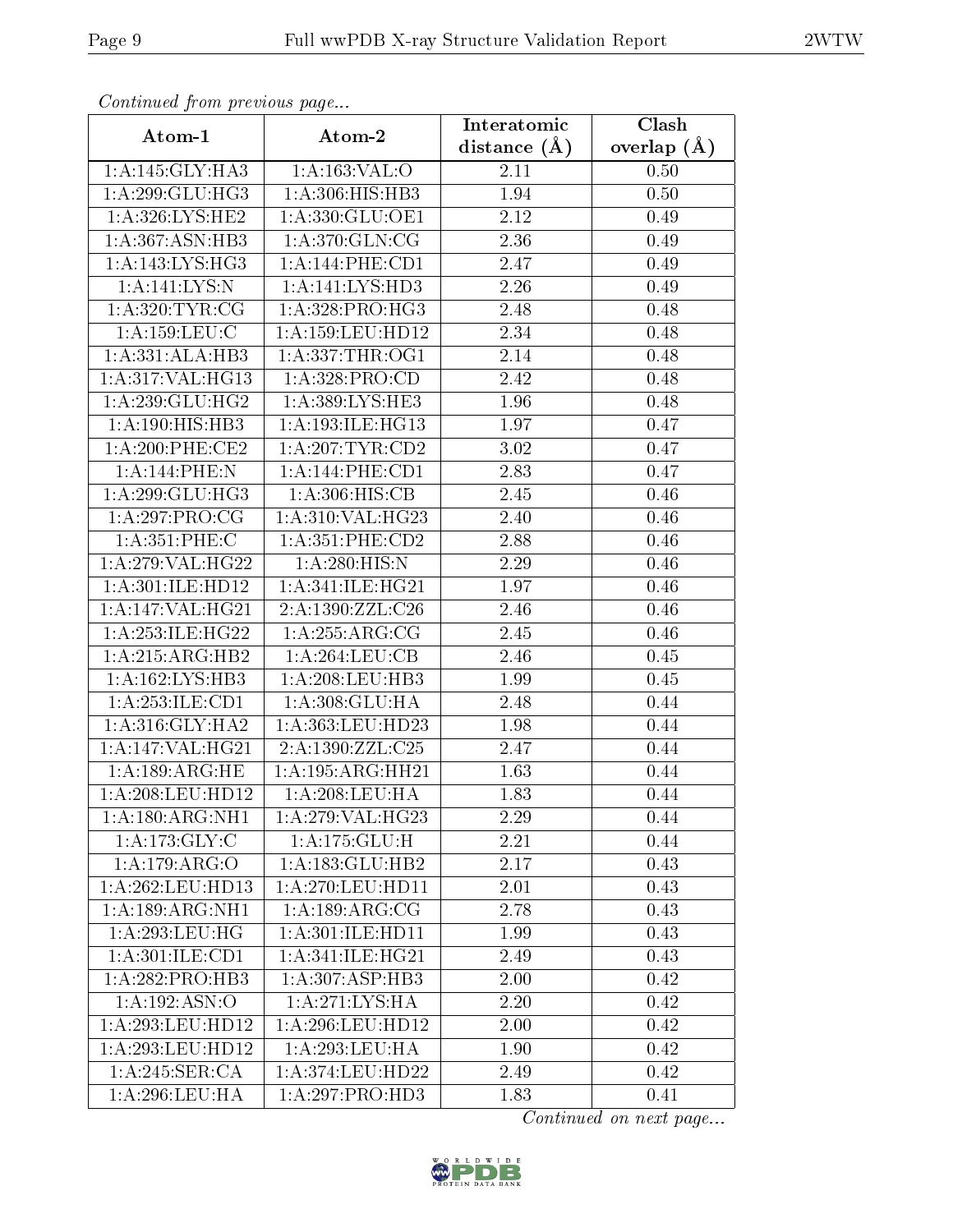| Atom-1               | Atom-2                      | Interatomic    | Clash                                                                                                                         |
|----------------------|-----------------------------|----------------|-------------------------------------------------------------------------------------------------------------------------------|
|                      |                             | distance $(A)$ | overlap $(A)$<br>0.41<br>0.41<br>0.41<br>0.41<br>0.41<br>0.41<br>0.41<br>0.40<br>0.40<br>0.40<br>0.40<br>0.40<br>0.40<br>0.40 |
| 1: A:316: GLY: CA    | 1:A:363:LEU:HD23            | 2.50           |                                                                                                                               |
| 1: A:149: LEU: HD23  | 1: A:149:LEU:HA             | 1.85           |                                                                                                                               |
| 1: A: 199: TYR: O    | 1: A:200:PHE:HB3            | 2.19           |                                                                                                                               |
| 1: A:297: PRO:HG3    | 1: A: 313: TRP: HB3         | 2.02           |                                                                                                                               |
| 1:A:281:ALA:HB1      | 1:A:283:SER:N               | 2.36           |                                                                                                                               |
| 1: A:262:LEU:HD22    | 1: A:270:LEU:HD21           | 2.03           |                                                                                                                               |
| 1: A: 130: LEU: O    | 1: A: 130: LEU: HG          | 2.21           |                                                                                                                               |
| 1: A: 163: VAL: HG22 | 1: A:207:TYR:CE1            | 2.56           |                                                                                                                               |
| 1: A:190:HIS:HA      | 1:A:191:PRO:HD3             | 1.99           |                                                                                                                               |
| 1:A:299:GLU:OE2      | 1:A:371:ARG:NH2             | 2.54           |                                                                                                                               |
| 1:A:213:ALA:HA       | 1:A:214:PRO:H <sub>D3</sub> | 1.83           |                                                                                                                               |
| 1: A:217: GLU: H     | 1:A:217:GLU:HG2             | 1.78           |                                                                                                                               |
| 1: A:143: LYS: CG    | 1: A:143: LYS:O             | 2.70           |                                                                                                                               |
| 1: A:248: HIS:O      | 1:A:249:SER:HB3             | 2.20           |                                                                                                                               |
| 1:A:327:PRO:HA       | 1:A:328:PRO:HD3             | 1.84           | 0.40                                                                                                                          |

Continued from previous page...

There are no symmetry-related clashes.

### 5.3 Torsion angles  $(i)$

#### 5.3.1 Protein backbone (i)

In the following table, the Percentiles column shows the percent Ramachandran outliers of the chain as a percentile score with respect to all X-ray entries followed by that with respect to entries of similar resolution.

The Analysed column shows the number of residues for which the backbone conformation was analysed, and the total number of residues.

| Mol   Chain | Analysed                                                 |  | Favoured   Allowed   Outliers   Percentiles |
|-------------|----------------------------------------------------------|--|---------------------------------------------|
|             | $^+$ 252/285 (88%)   228 (90%)   20 (8%)   4 (2%)   9 36 |  |                                             |

All (4) Ramachandran outliers are listed below:

| Mol | Chain | Res | <b>Type</b> |
|-----|-------|-----|-------------|
|     |       | 249 | SER.        |
|     |       | 143 | LYS         |
|     |       | 278 | SER.        |
|     |       | 174 |             |

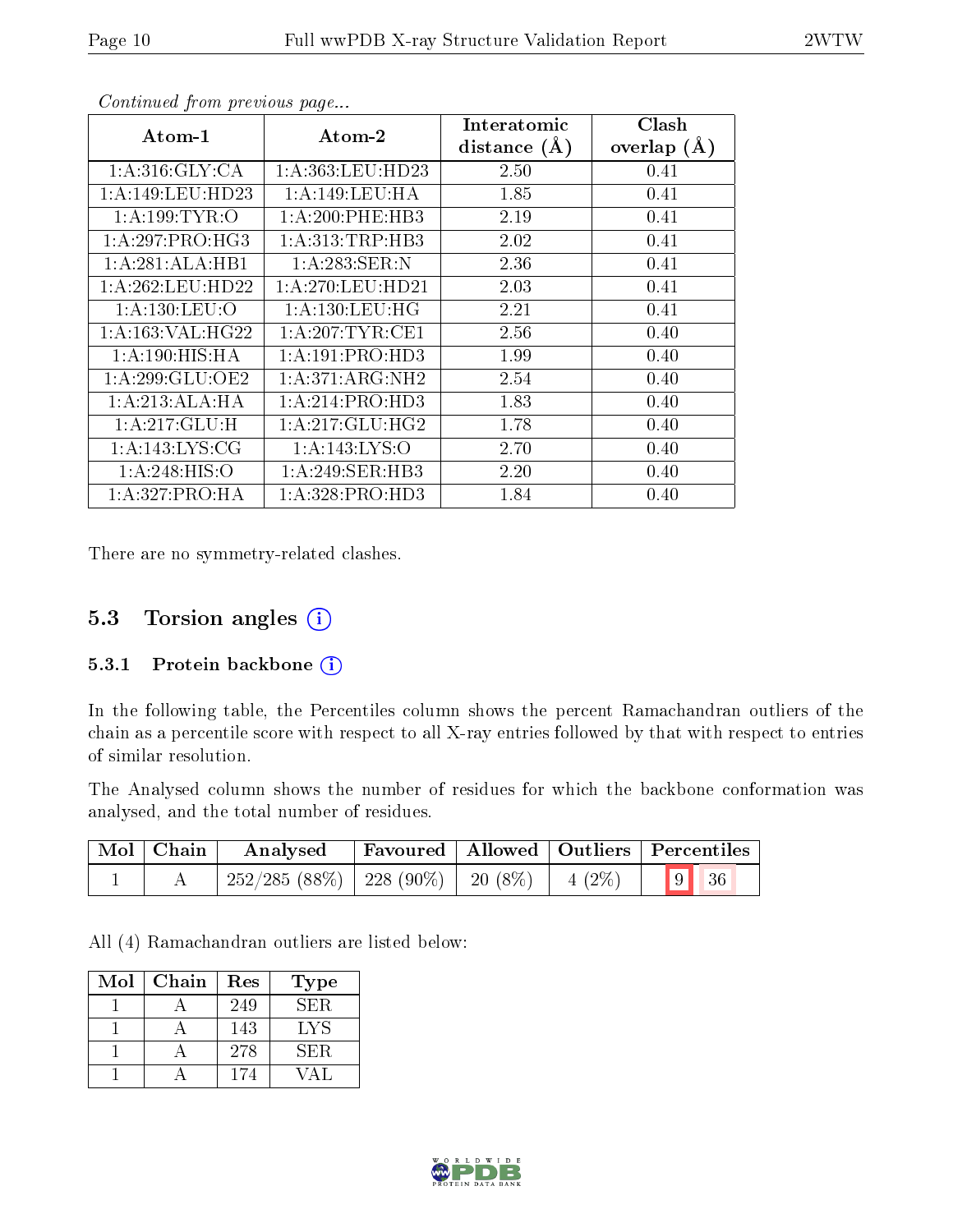#### 5.3.2 Protein sidechains  $(i)$

In the following table, the Percentiles column shows the percent sidechain outliers of the chain as a percentile score with respect to all X-ray entries followed by that with respect to entries of similar resolution.

The Analysed column shows the number of residues for which the sidechain conformation was analysed, and the total number of residues.

| $\mid$ Mol $\mid$ Chain $\mid$ | Analysed                                           | Rotameric   Outliers   Percentiles |  |  |
|--------------------------------|----------------------------------------------------|------------------------------------|--|--|
|                                | $218/251$ (87\%)   205 (94\%)   13 (6\%)   19   49 |                                    |  |  |

All (13) residues with a non-rotameric sidechain are listed below:

| Mol         | ${\rm Chain}$ | Res | Type       |
|-------------|---------------|-----|------------|
| 1           | А             | 137 | $\rm{ARG}$ |
| 1           | А             | 141 | <b>LYS</b> |
| 1           | A             | 149 | LEU        |
| 1           | $\bf{A}$      | 158 | ILE        |
| 1           | А             | 163 | VAL        |
| 1           | А             | 204 | THR        |
| 1           | A             | 208 | LEU        |
| 1           | А             | 222 | LEU        |
| $\mathbf 1$ | А             | 305 | MET        |
| 1           | A             | 318 | LEU        |
| 1           | А             | 333 | THR.       |
| 1           | А             | 339 | <b>LYS</b> |
|             | А             | 359 | LEU        |

Some sidechains can be flipped to improve hydrogen bonding and reduce clashes. There are no such sidechains identified.

#### 5.3.3 RNA (i)

There are no RNA molecules in this entry.

### 5.4 Non-standard residues in protein, DNA, RNA chains (i)

There are no non-standard protein/DNA/RNA residues in this entry.

#### 5.5 Carbohydrates (i)

There are no carbohydrates in this entry.

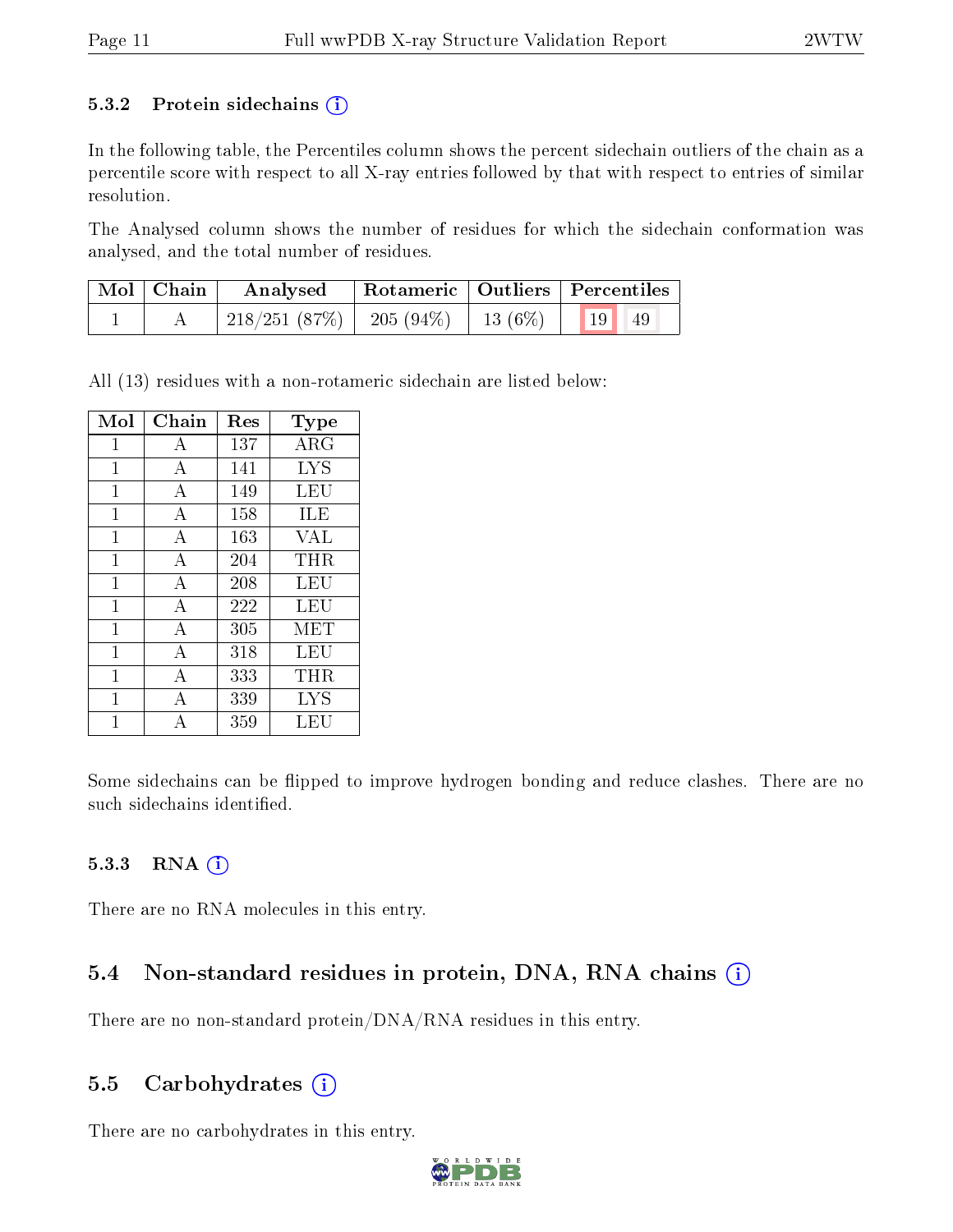### 5.6 Ligand geometry (i)

1 ligand is modelled in this entry.

In the following table, the Counts columns list the number of bonds (or angles) for which Mogul statistics could be retrieved, the number of bonds (or angles) that are observed in the model and the number of bonds (or angles) that are dened in the Chemical Component Dictionary. The Link column lists molecule types, if any, to which the group is linked. The Z score for a bond length (or angle) is the number of standard deviations the observed value is removed from the expected value. A bond length (or angle) with  $|Z| > 2$  is considered an outlier worth inspection. RMSZ is the root-mean-square of all Z scores of the bond lengths (or angles).

| Mol | $\perp$ Type $\perp$ | ' Chain | Res      | Link   |            | Bond lengths |                                |          | Bond angles      |           |
|-----|----------------------|---------|----------|--------|------------|--------------|--------------------------------|----------|------------------|-----------|
|     |                      |         |          |        | Counts     |              | RMSZ $ #Z  > 2$                | Counts   | $ RMSZ $ # $ Z $ |           |
|     | ZZL                  |         | $1390\,$ | $\sim$ | 34, 38, 38 | 2.11         | $(20\%)$<br>$H_{\overline{Z}}$ | 44,55,55 | 3.15             | (14 (31%) |

In the following table, the Chirals column lists the number of chiral outliers, the number of chiral centers analysed, the number of these observed in the model and the number defined in the Chemical Component Dictionary. Similar counts are reported in the Torsion and Rings columns. '-' means no outliers of that kind were identified.

|  |      |        | Mol   Type   Chain   Res   Link   Chirals   Torsions   Rings |  |
|--|------|--------|--------------------------------------------------------------|--|
|  | 1390 | $\sim$ | $\mid 0/8/25/25 \mid 0/4/5/5 \mid$                           |  |

All (7) bond length outliers are listed below:

| Mol            | Chain | Res  | Type | Atoms     | Z       | Observed $(A$ | Ideal(A) |
|----------------|-------|------|------|-----------|---------|---------------|----------|
| $\overline{2}$ | А     | 1390 | ZZL  | $C30-C31$ | $-6.28$ | 1.41          | 1.49     |
| $\overline{2}$ | А     | 1390 | ZZL  | $C04-C02$ | 5.84    | 1.53          | 1.47     |
| $\overline{2}$ | А     | 1390 | ZZL  | $C09-N08$ | 4.57    | 1.45          | 1.36     |
| $\overline{2}$ |       | 1390 | ZZL  | $C09-N10$ | 3.83    | 1.40          | 1.34     |
| $\overline{2}$ | А     | 1390 | ZZL  | $C16-C15$ | 2.84    | 1.53          | 1.49     |
| $\overline{2}$ |       | 1390 | ZZL  | $C07-N08$ | 2.24    | 1.45          | 1.40     |
| $\overline{2}$ |       | 1390 | ZZL  | $C24-C15$ | 2.00    | 1.52          | 1.49     |

All (14) bond angle outliers are listed below:

| Mol            | Chain | Res  | Type | Atoms                                             | Z       | Observed $(°)$ | $Ideal(^o)$ |
|----------------|-------|------|------|---------------------------------------------------|---------|----------------|-------------|
| $\overline{2}$ | А     | 1390 | ZZL  | C13-N14-C15                                       | 13.58   | 132.88         | 117.48      |
| $\overline{2}$ | А     | 1390 | ZZL  | $C24-C15-C16$                                     | $-8.62$ | 108.09         | 118.10      |
| $\overline{2}$ | А     | 1390 | ZZL  | N <sub>10</sub> -C <sub>09</sub> -N <sub>32</sub> | $-6.92$ | 119.99         | 126.55      |
| $\overline{2}$ | А     | 1390 | ZZL  | $C16-C15-N14$                                     | 4.39    | 122.56         | 116.80      |
| $\mathcal{D}$  | А     | 1390 | ZZL  | $C07-N08-C09$                                     | 4.39    | 141.95         | 129.23      |
| 2              | А     | 1390 | ZZL  | C <sub>29</sub> -C <sub>30</sub> -C <sub>31</sub> | $-3.53$ | 110.09         | 117.75      |
| $\overline{2}$ | А     | 1390 | ZZL  | C <sub>29</sub> -C <sub>30</sub> -C <sub>24</sub> | 2.88    | 121.30         | 118.03      |

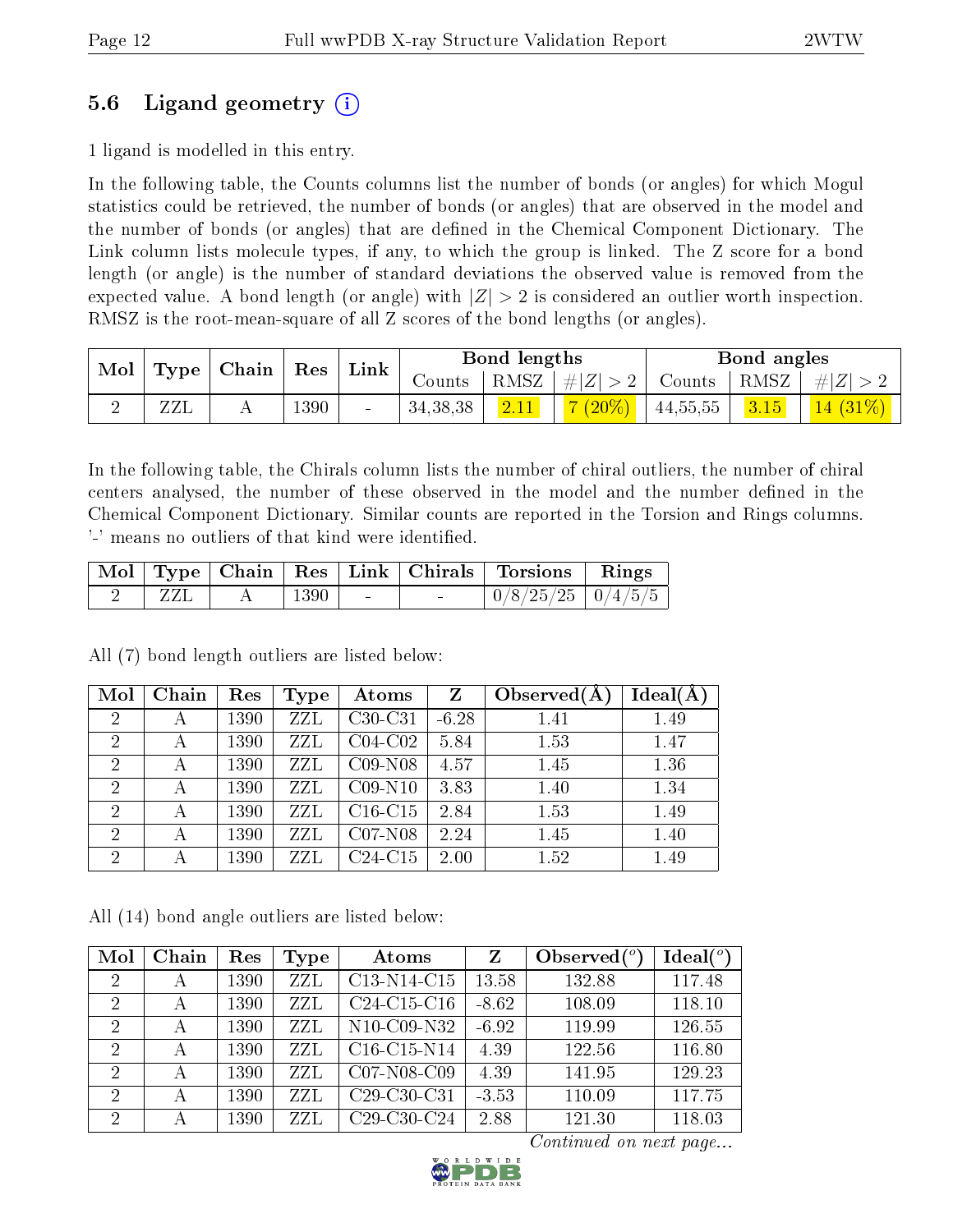| Mol            | Chain | Res  | Type | Atoms                                             | Z       | Observed $(°)$ | Ideal $(°)$ |
|----------------|-------|------|------|---------------------------------------------------|---------|----------------|-------------|
| $\overline{2}$ | А     | 1390 | ZZL  | $C11-N10-C09$                                     | 2.77    | 120.06         | 115.88      |
| 2              | А     | 1390 | ZZL  | C17-C16-C15                                       | $-2.65$ | 119.91         | 122.04      |
| $\overline{2}$ | А     | 1390 | ZZL  | C24-C15-N14                                       | 2.56    | 129.34         | 125.08      |
| 2              | А     | 1390 | ZZL  | $C12-C11-N10$                                     | $-2.54$ | 119.59         | 123.82      |
| 2              | А     | 1390 | ZZL  | C <sub>22</sub> -C <sub>16</sub> -C <sub>17</sub> | 2.35    | 119.29         | 114.97      |
| $\overline{2}$ | А     | 1390 | ZZL  | C24-C30-C31                                       | 2.30    | 128.60         | 122.33      |
| 2              |       | 1390 | ZZL  | C <sub>25</sub> -C <sub>24</sub> -C <sub>15</sub> | 2.13    | 121.97         | 118.88      |

Continued from previous page...

There are no chirality outliers.

There are no torsion outliers.

There are no ring outliers.

1 monomer is involved in 8 short contacts:

|  |       |  | Mol   Chain   Res   Type   Clashes   Symm-Clashes |
|--|-------|--|---------------------------------------------------|
|  | 1390- |  |                                                   |

The following is a two-dimensional graphical depiction of Mogul quality analysis of bond lengths, bond angles, torsion angles, and ring geometry for all instances of the Ligand of Interest. In addition, ligands with molecular weight > 250 and outliers as shown on the validation Tables will also be included. For torsion angles, if less then 5% of the Mogul distribution of torsion angles is within 10 degrees of the torsion angle in question, then that torsion angle is considered an outlier. Any bond that is central to one or more torsion angles identified as an outlier by Mogul will be highlighted in the graph. For rings, the root-mean-square deviation (RMSD) between the ring in question and similar rings identified by Mogul is calculated over all ring torsion angles. If the average RMSD is greater than 60 degrees and the minimal RMSD between the ring in question and any Mogul-identified rings is also greater than 60 degrees, then that ring is considered an outlier. The outliers are highlighted in purple. The color gray indicates Mogul did not find sufficient equivalents in the CSD to analyse the geometry.

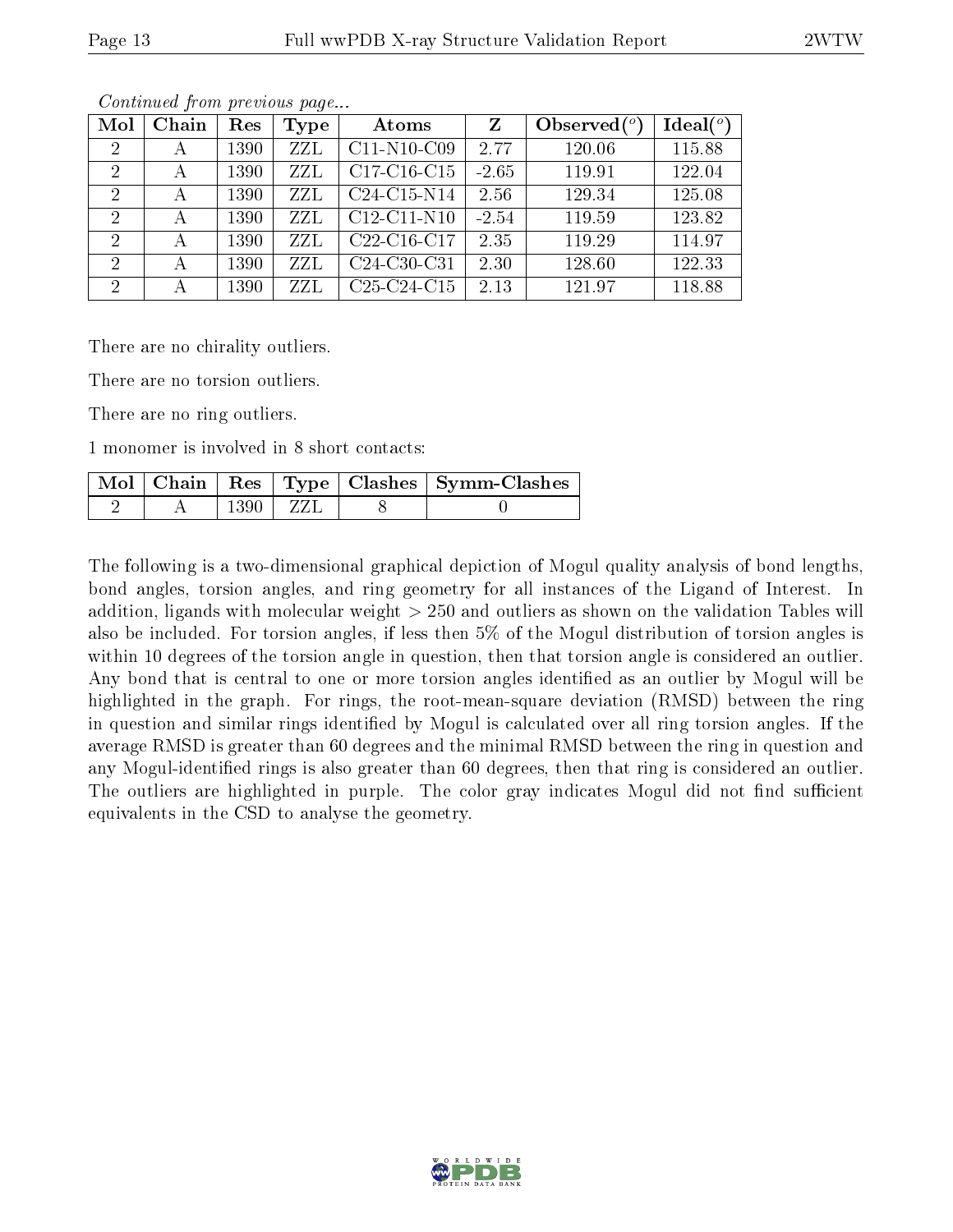

## 5.7 [O](https://www.wwpdb.org/validation/2017/XrayValidationReportHelp#nonstandard_residues_and_ligands)ther polymers (i)

There are no such residues in this entry.

## 5.8 Polymer linkage issues (i)

There are no chain breaks in this entry.

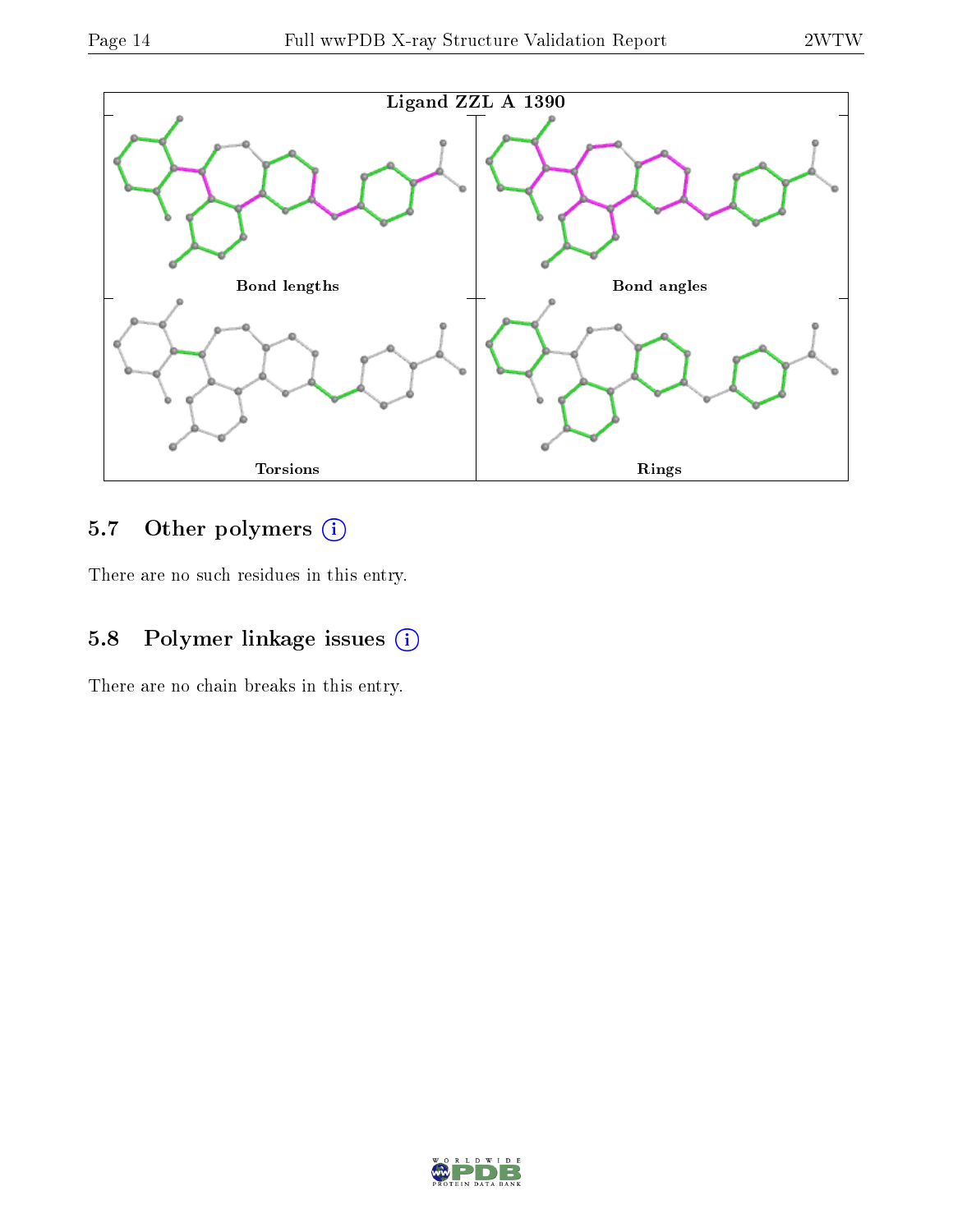## 6 Fit of model and data  $\left( \cdot \right)$

### 6.1 Protein, DNA and RNA chains (i)

In the following table, the column labelled  $#RSRZ>2'$  contains the number (and percentage) of RSRZ outliers, followed by percent RSRZ outliers for the chain as percentile scores relative to all X-ray entries and entries of similar resolution. The OWAB column contains the minimum, median,  $95<sup>th</sup>$  percentile and maximum values of the occupancy-weighted average B-factor per residue. The column labelled  $Q < 0.9$  lists the number of (and percentage) of residues with an average occupancy less than 0.9.

| $\vert$ Mol $\vert$ Chain | Analysed     | $^+$ <rsrz></rsrz> | $\#\text{RSRZ}\text{>2}$ | $\rm{OWAB}(\rm{\AA}^2)$   Q<0.9 |  |
|---------------------------|--------------|--------------------|--------------------------|---------------------------------|--|
|                           | 256/285(89%) | 0.20               |                          |                                 |  |

All (1) RSRZ outliers are listed below:

| $\mid$ Mol $\mid$ Chain $\mid$ Res $\mid$ Type $\mid$ RSRZ |     |                       |  |
|------------------------------------------------------------|-----|-----------------------|--|
|                                                            | 129 | $\Delta$ I . $\Delta$ |  |

#### 6.2 Non-standard residues in protein, DNA, RNA chains (i)

There are no non-standard protein/DNA/RNA residues in this entry.

#### 6.3 Carbohydrates (i)

There are no carbohydrates in this entry.

#### 6.4 Ligands  $(i)$

In the following table, the Atoms column lists the number of modelled atoms in the group and the number defined in the chemical component dictionary. The B-factors column lists the minimum, median,  $95<sup>th</sup>$  percentile and maximum values of B factors of atoms in the group. The column labelled  $Q< 0.9$  lists the number of atoms with occupancy less than 0.9.

|  |        |       |      |      | $\mid$ Mol $\mid$ Type $\mid$ Chain $\mid$ Res $\mid$ Atoms $\mid$ RSCC $\mid$ RSR $\mid$ B-factors(A <sup>2</sup> ) $\mid$ Q<0.9 |  |
|--|--------|-------|------|------|-----------------------------------------------------------------------------------------------------------------------------------|--|
|  | $1390$ | 34/34 | 0.90 | 0.30 | 70,70,70,70                                                                                                                       |  |

The following is a graphical depiction of the model fit to experimental electron density of all instances of the Ligand of Interest. In addition, ligands with molecular weight  $> 250$  and outliers as shown on the geometry validation Tables will also be included. Each fit is shown from different orientation to approximate a three-dimensional view.